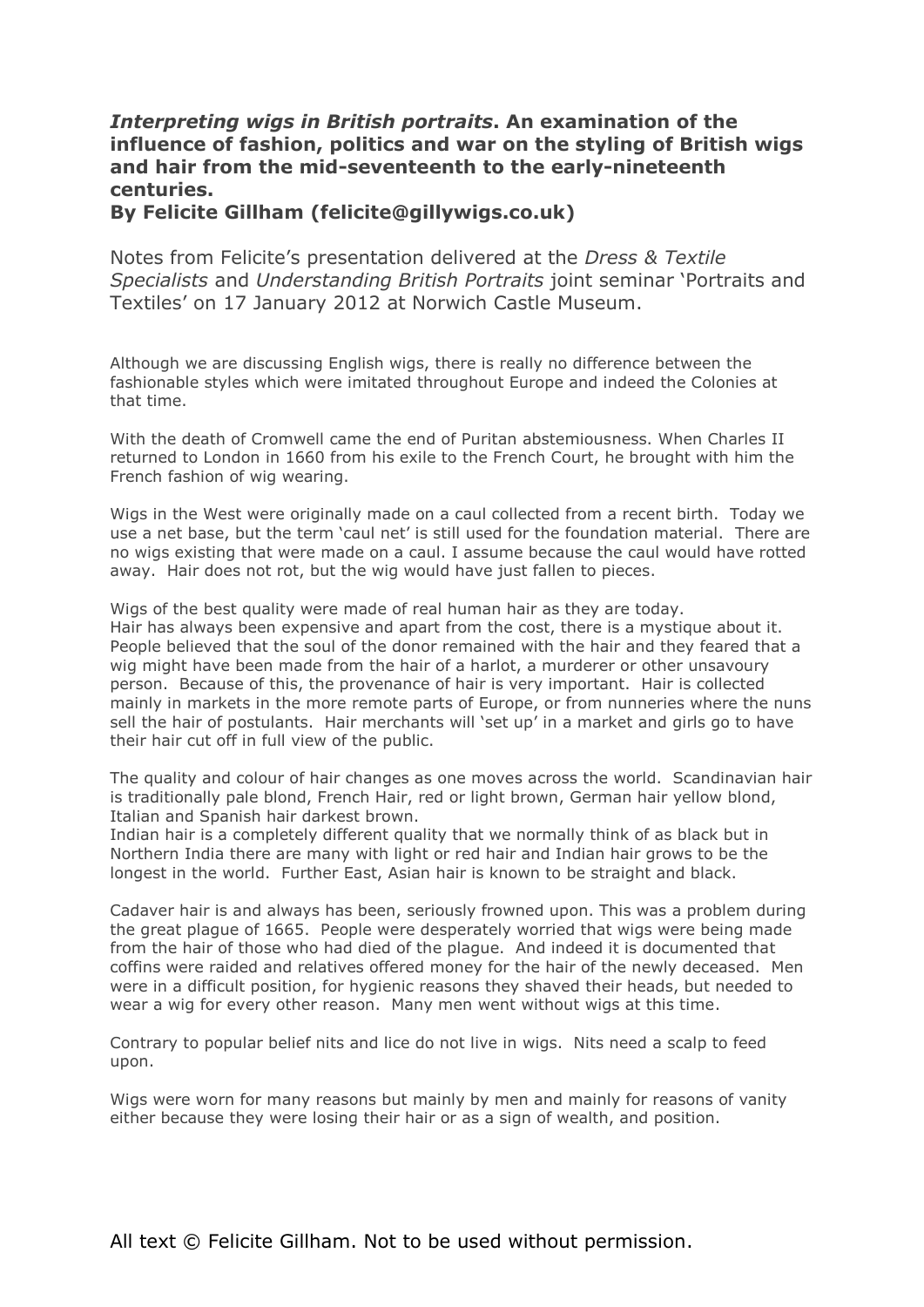Wigs that came into fashion when Charles II regained the throne were of natural colours and tolerably natural looking but they became larger and larger. These wigs were known as 'Full Bottom wigs' from the French 'allonger peruke' - to lengthen.

A man's social status could be deduced from the style of his wig. The larger and more elaborate the wig, the grander the man. This caused wig styles to get really out of hand. By 1673 wigs could reach down as far as the hips, the hair on top of the head built up into 'horns' and were very heavy indeed. Men gave up wearing hats because a hat simply would not fit on top of a wig. Hats were then carried under the left arm. This is frequently to be seen in portraiture.

Full Bottom wigs were not worn in the everyday home situation. They were worn only in public or on formal occasions. In the home a cap was worn, called a morning cap or night cap, or perhaps a smaller wig.

The hairlines of these large wigs were always 'round', never following the natural hairline. Although not always the case, they are normally pictured being worn fairly far back from the face. A centre break was also the norm. Initially both ladders (the long side pieces) were worn forward then it was considered fashionable to have one ladder forward, normally over the left shoulder. The Full Bottom style was at its peak in 1700.

By 1680 the wig was regarded as a symbol of knowledge, power, status and dignity. The legal wigs of today have not changed much in 350 years. They are really part of a uniform indicating authority and power. Until 1965 a Judge had the power to take life. A Judge's wig has a small hole in the centre of the crown that is there specifically to allow the wisdom of the Almighty to enter and advise him. The black cap that a Judge used to put on when pronouncing a death sentence was there to cover this small hole in his wig, presumably as a precaution in case the Almighty disagreed with his decision.

In the early 1700's wigs became shorter, they were nearly always grey in colour or powdered. White hair was considered flattering but white hair was very hard to find and very expensive, so powdering was the alternative. In the earliest years of the century, wigs with queues were not considered fashionable and were worn mostly for travelling, however, eventually the neater style of wig tied at the nape that was easier to wear became the most usual.

There were many, many styles of wig but a popular style had rolls at the sides and a queue at the back tied at the nape of the neck with a bow. Sometimes the queue was a mass of curls and referred to as a tye wig. Another style was named after the Earl of Cadogan in which the hair hanging at the back was folded up and tied securely. Another was the Ramillies wig, named after the battle where the English defeated the French in 1706. This had a long braided queue at the back. Another popular style was the knotted wig where the bottoms of the front ladders were formed into a knot.

Both wigs and hair were powdered, initially with wheat flour, but powder did not stay on the hair, therefore the wig was first covered with grease, beef dripping, lard, or pomatum and the powder then blown or dusted over all with a 'powder puff' or bellows. A freshly powdered wig was becoming and striking, but had to be maintained and re-powdered during an evening. Hence the 'Powder Rooms' we find in older hotels. In a large house powdering would have been done by a valet in a room designated as a powder closet. Otherwise wigs would have been sent back to the wigmaker or barber and redressed and freshly powdered once a week.

Wig making was so important to the economy that in 1762 the export of hair was forbidden. And at this time there was a fashion for men to wear the queue in a large bag tied with a bow at the nape of the neck. This protected the jacket and kept the hair neat. It became the accepted fashion until the end of the century. At this time some men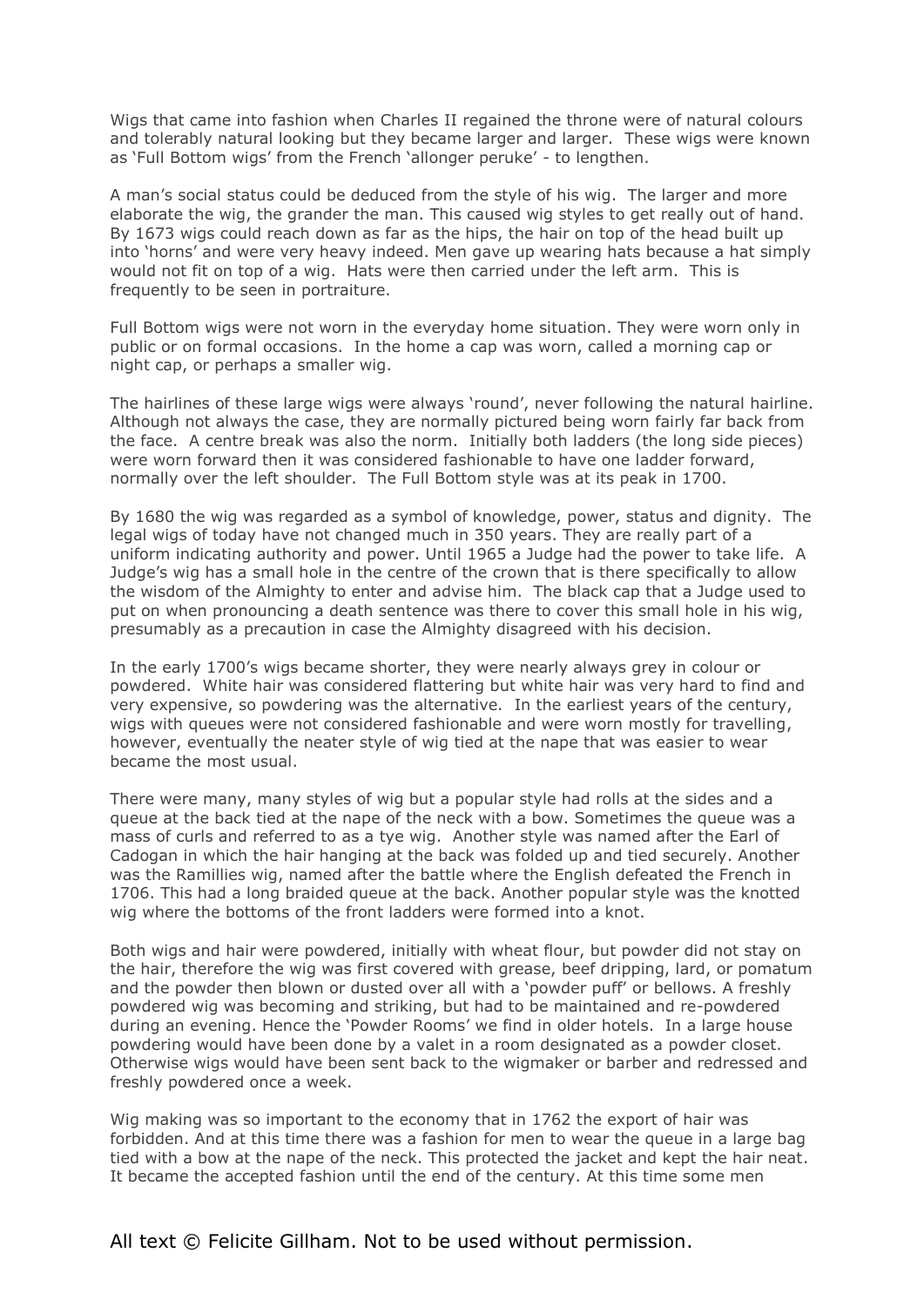would dress their hair to look like a wig and perhaps add rolls of false hair at the sides with a queue at the back, then powder the resulting style.

Up to 1770 women's hairstyles were raising in height, but between 1780 and 1790 they reached bizarre proportions that were said to have been started by Marie Antoinette. She may or may not have started the fashion but she certainly did have her hair built up to amazing proportions and this triggered the fashion in the UK as well. The Duchess of Devonshire was known to favour these extreme styles that reached three feet in height and then had Ostrich feathers, ribbons and other decoration added.

It is frequently thought that the huge styles of the late 1770's and 1780's were wigs and maybe some were, but on the whole the coiffure was achieved by starting with the woman's own hair and adding a cage made of wicker, stuffed with horse hair and greased wool that was securely fixed to the head. The woman's hair was pulled up over the cage and then hairpieces added. The whole plastered with paste, beef dripping or other fats to keep the hair in place and then powdered. It would take many hours to achieve this and the style could stay in place for up to 3 months! These styles were known as 'A Head,' hence we have the saying 'to get a head'. This term was originally used to refer to hairdressing not advancement.

Travelling became very difficult for ladies with high hairstyles. We are told that the seats in carriages were removed and the ladies required to crouch on the floor. At this time one of the doorways of St. Pauls was raised to accommodate the fashion and it is to be noted that many stately homes have very high doorways, possibly raised at this time.

Ladies demonstrated their political loyalties by adding all kinds of decoration to their hairdos. One sported a model sea battle complete with a model of a frigate in full sail with cannons and flags. Another was 'the battle of Bunker Hill' where the British defeated the Americans. There are reports of small bottles of water put into the hair so that fresh flowers could be added along with all manner of vegetables, fruits, feathers and baskets of flowers.

Heavy perfumes were used to counter the rancid smell and it is documented that mice were frequent visitors at night. In order to distract other unwelcome visitors to the confection, a 'flea trap' would be placed in the coiffure. This, a small ivory phial with holes into which was placed cotton wool soaked in honey and blood. (I have one of these).

There was a serious problem when wheat flour was still being used for powdering after the harvest had failed and bread was short. Thereafter any number of products were used to make wig powder, apart from wheat flour, ground up bones and starch to French chalk and even ground up pearls.

From 1790 women's hair styles reduced in size and although they still added rolls and hair pieces, the whole effect was more normal mass of curls.

When the French Revolution started, wig wearing was frowned upon as it was considered a sign of decadence. Some women had their hair cut very short and many men wore their own hair.

In 1795 we were at war with the French and the Tory government of the day decided to levy a tax on wig powdering in order to help fund the war effort. One guinea a year was charged for the certificate to allow powdering. This certificate had to be obtained from the local JP. The men who paid up were called 'guinea pigs'. Whigs tended to decline to pay the tax. Tories however paid up, and it is said, even powdered their horses to make a point. In the first year this tax raised £210,136.00 but receipts began to fall and by